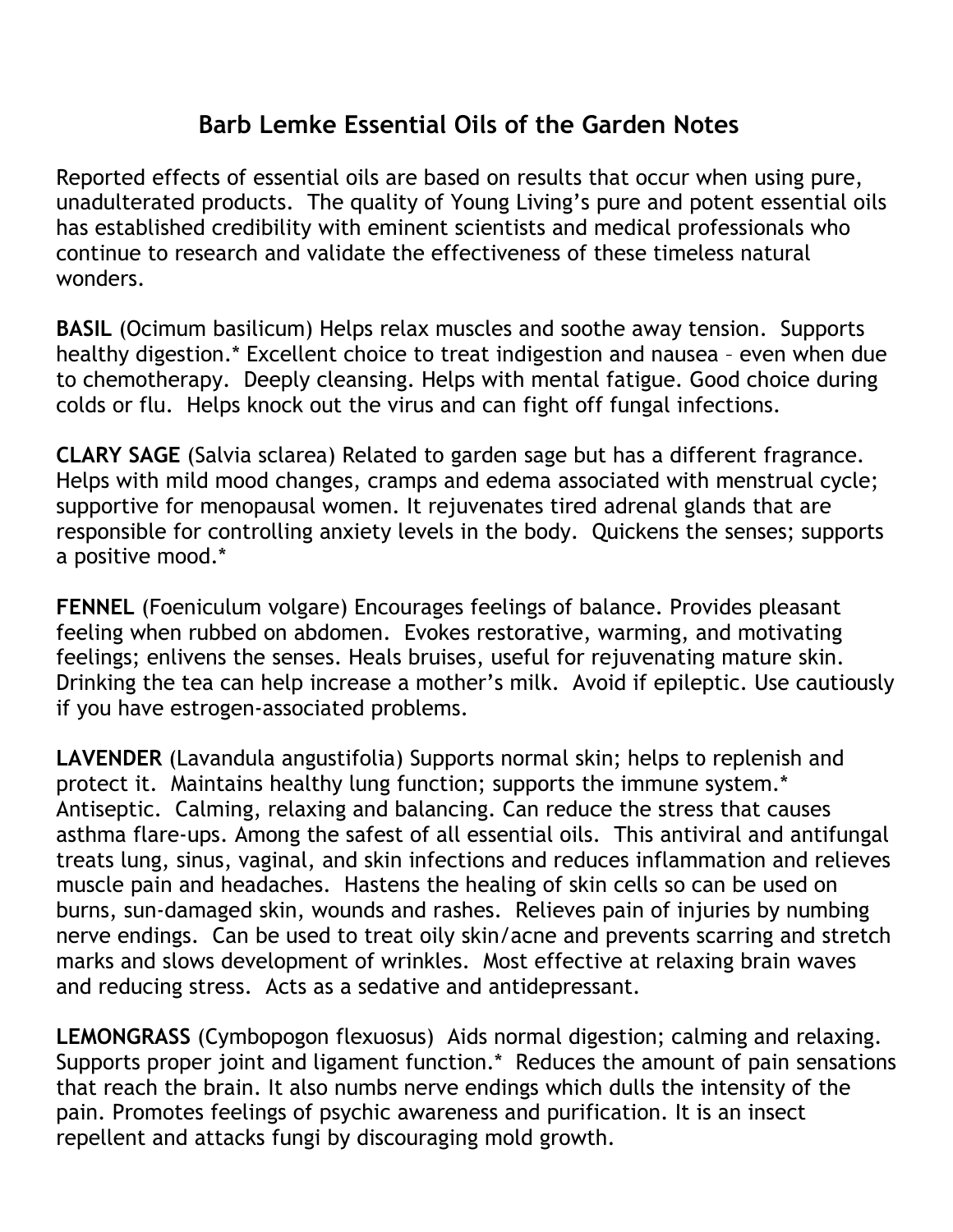**MARJORAM** (Orignum majorana) Assists in calming the nerves; promotes a calming and relaxing feeling. Helps with occasional muscle soreness following exercise.\*

**MYRTLE** (Myrtus communis) May be rubbed on throat area near thyroid to encourage feelings of balance. Elevating, clarifying, and cleansing.

**OREGANO** (Origanum compactum) Maintains healthy lung function. Powerful antioxidant; supports the immune system.\* Deeply cleansing. Promotes a feeling of security. Can be used for pain relief and is antiseptic.

**PEPPERMINT** (Mentha piperita) Most highly regarded oil for support of normal digestion and gastrointestinal system; helps maintain healthy lung function.\* Helps to relax. Helpful for dry, patchy skin. Purifying, cooling, and refreshing; helps restore mental alertness when experiencing fatigue or drowsiness. Found in liniments to relieve painful muscle spasms and arthritic conditions. Relieves itching of ringworm, herpes blisters, scabies, and poison oak and ivy and stimulates oil production in dry skin and hair. Clears sinus and lung congestion.

**ROMAN CHAMOMILE** (Chamemelum nobile) Helps overcome simple restlessness and gently soothes away tension. Supportive to the digestive system and normal liver function.\* Supportive and regenerative to normal skin. Calming and relaxing. Helps relieve inflammation.

**ROSEMARY** (Rosmarinus officinalis CT 1,8 cineol) Helps promote blood circulation. Maintains healthy lung function.\* Helps restore mental alertness when experiencing fatigue; improves mental clarity and focus. Rosemary aids in the assimilation of enzymes that break down food in the stomach and helps the lymphatic system eliminate waste from the body. Reduces the discomfort of nausea. Helps get rid of canker sores and other viruses. Add to hair conditioners for dandruff and hair loss and to keep it healthy.

**SPEARMINT** (Mentha spicata) Supports healthy respiratory function; aids digestion; balancing to metabolism.\* Promotes feelings of lasting well being.

**THYME** (Thymus Vulgaris) Powerful antioxidant. Maintains healthy lung function; supports normal liver, heart, eye, and brain function.\* Supports positive mood; boosts stamina. It increases the production of white blood cells in the body, relieves indigestion, and when used in a liniment, can warm and relax sore muscles. It is an ingredient in numerous gargles, mouthwashes, cough drops and vapor chest rubs. Caution: can irritate the skin and mucous membranes as well as increase blood pressure.

Resources: Scents & Scentsability by Young Living, Aromatherapy for Dummies by Kathi Keville